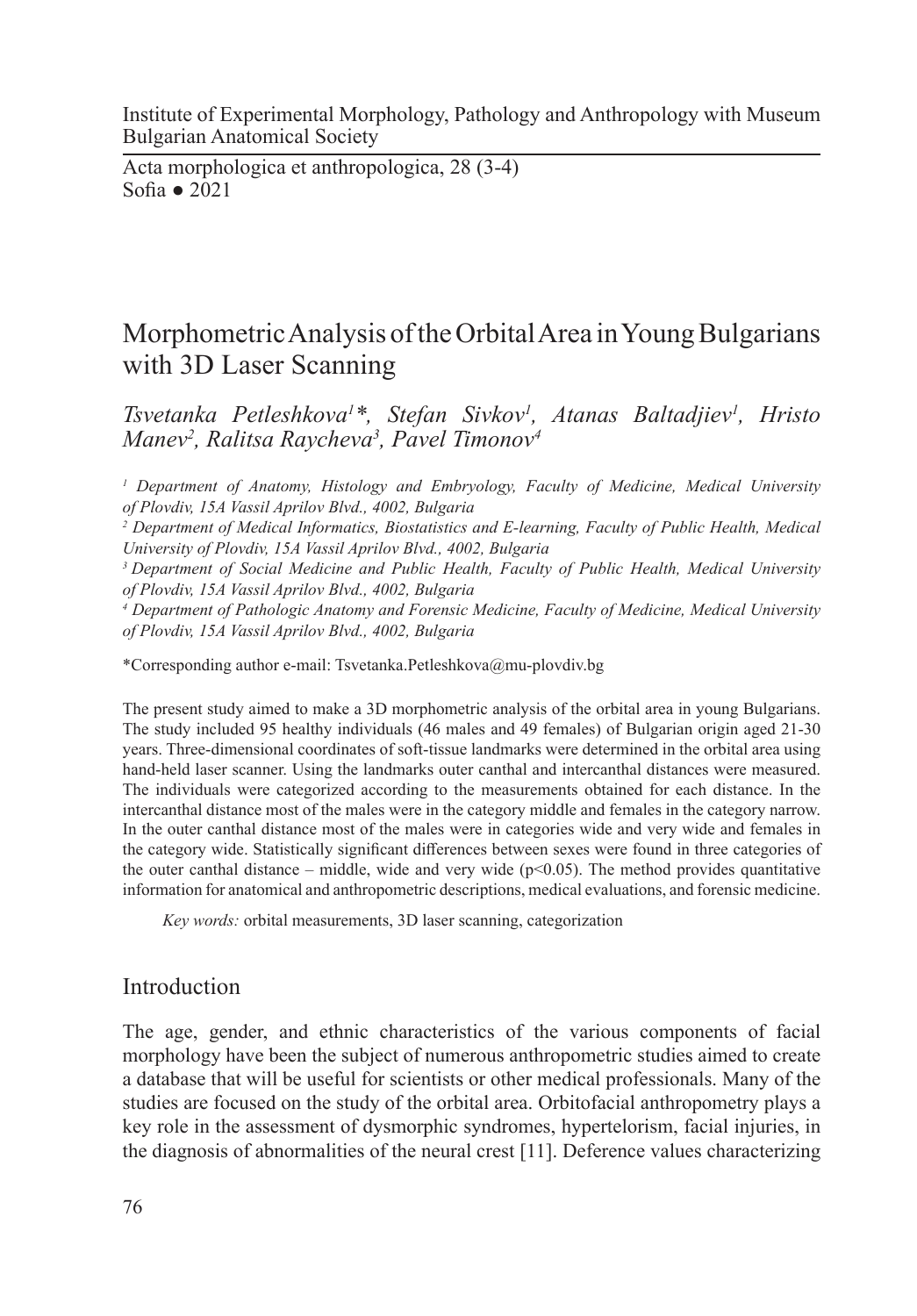this area have been established for different ethnic groups and races: Chinese men and women [5], Italian [3, 12], Sudanese, [13], Egyptian [1], Indian [11], Pakistani [4] and Turkish [2]. Data on the morphology of the orbital region in different age groups of the Bulgarian population were obtained by the methods of classical direct cephalometry [6, 7, 8,17]. In this method, the measurement in the orbital area is applied with the help of sliding calipers. Measurements with such sharp instruments near the orbital region may pose some risk, especially when interacting with examinations in very young or nonconnecting patients [5]. With the advent of new computer technologies, it is possible to create three-dimensional digital images of the face, in which it is possible to make a quantitative analysis of the volume and area of individual facial structures – eyes, nose, mouth and lips, chin and ears. Digital cephalometry is a fast and non-invasive method that avoids the compression of soft tissues, the possibility of making mistakes when repeatedly collecting data from the subjects. [14]. Different methods for acquiring digital images are used in other areas of physical anthropology, such as craniometry [9, 10] and forensic medicine [16]. The **aim** of this study is to make a morphometric characteristic of the orbital region and to report the most common orbital categories among young Bulgarians using 3D laser scanning.

# Material and Methods

*Subjects*: Ninety-five healthy Bulgarians (46 males and 49 females) aged 21-30 years were included in the study. Individuals with ethnicity different from Bulgarian, history of facial injury, craniofacial anomalies and mental disorders were excluded from the study. The participants were previously informed about all the procedures and gave their consent to participate in the study.

*Collection of three-dimensional landmarks*: Three-dimensional images were obtained using a hand-held laser scanner (FastSCAN Cobra, Polhemus Inc., Colchester VT). On each of the obtained images a set of 3D anthropometric landmarks were placed bilaterally: exocanthion – (ex<sub>r</sub>, ex<sub>1</sub>); endocanthion – (en<sub>r</sub>, en<sub>1</sub>) [15] (**Table 1**). The procedure was performed by a single operator (**Figure 1**).

| <b>Table 1.</b> Description of the landmarks |
|----------------------------------------------|
|----------------------------------------------|

| Landmarks                          | <b>Description</b>                                                           |
|------------------------------------|------------------------------------------------------------------------------|
| Endocanthion – $(en_{r2}, en_{1})$ | The point located on the outer corner of the eye of each of the eye fissure. |
| Exocanthion – $(ex_., ex_]$        | The point located on the inner corner of the eye of each of the eye fissure. |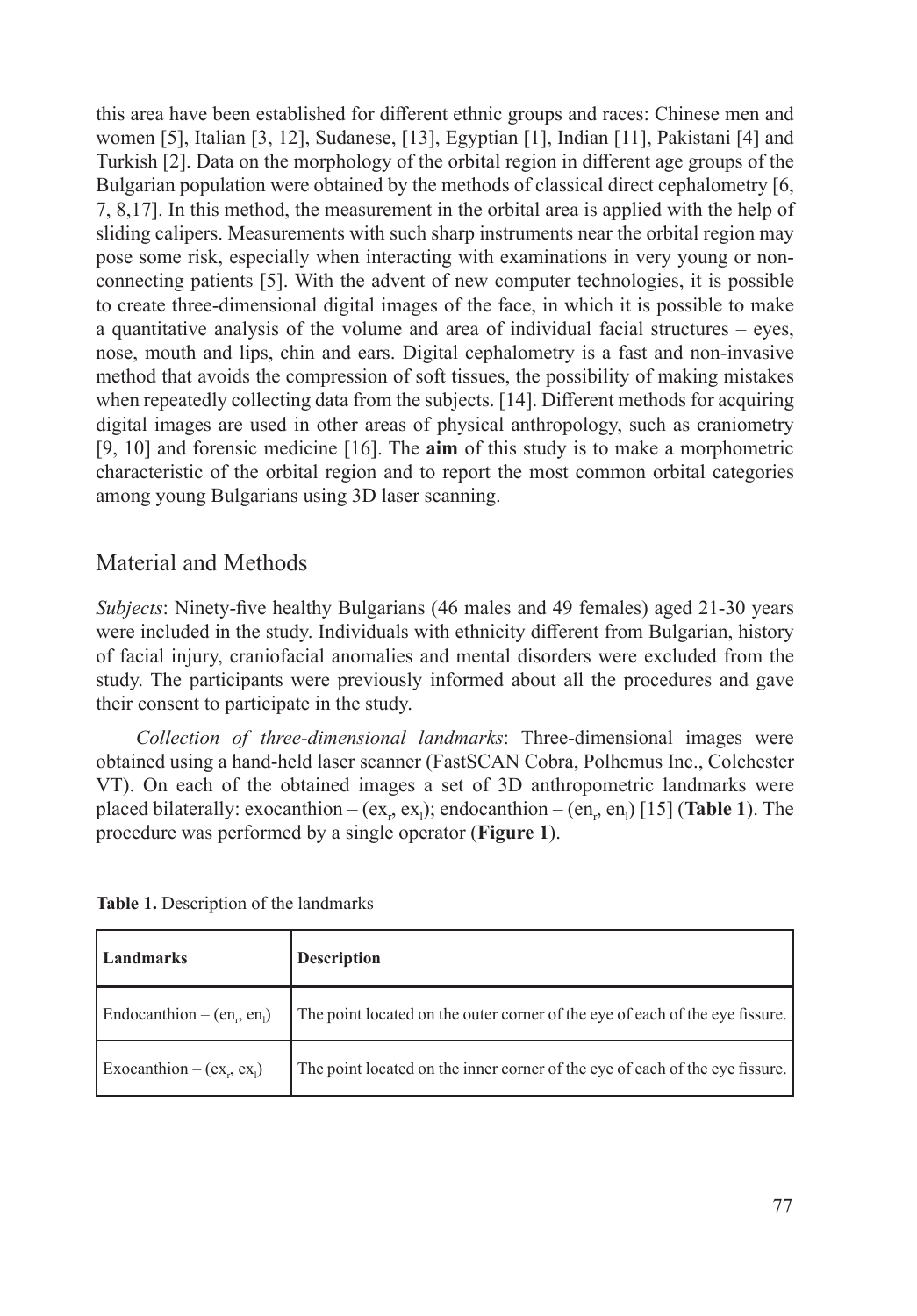

Fig. 1. Three-dimensional images.

*Data analysis*: Using these three-dimensional landmarks the intercanthal distance  $(en_r-en_l)$  and outer canthal distance  $(ex_r-ex_l)$  were measured (mm) (**Table 2**). Based on the measurements obtained for the intercanthal distance (en-en) the individuals were divided into five groups (after M. Popov)(cited by 17):

| - very narrow | $x-27$ mm    |
|---------------|--------------|
| - narrow      | $28 - 33$ mm |
| $-$ middle    | $34-39$ mm   |
| $-$ wide      | $40 - 45$ mm |
| - very wide   | $46-x$ mm    |

Based on the values obtained for the outer canthal distance (ex-ex) the individuals were divided into five groups (after M. Popov):

| - very narrow | $x-69$ mm  |
|---------------|------------|
| $-$ narrow    | 70-79 mm   |
| – middle      | 80-89 mm   |
| $-$ wide      | 90-99 mm   |
| - very wide   | $100-x$ mm |

*Statistics*: Data were analyzed using descriptive statistics (mean±standard deviation / proportion±standard error), t-test (numeric variables) and z-test (categorical variables). Level of significance was set at  $p<0.05$ .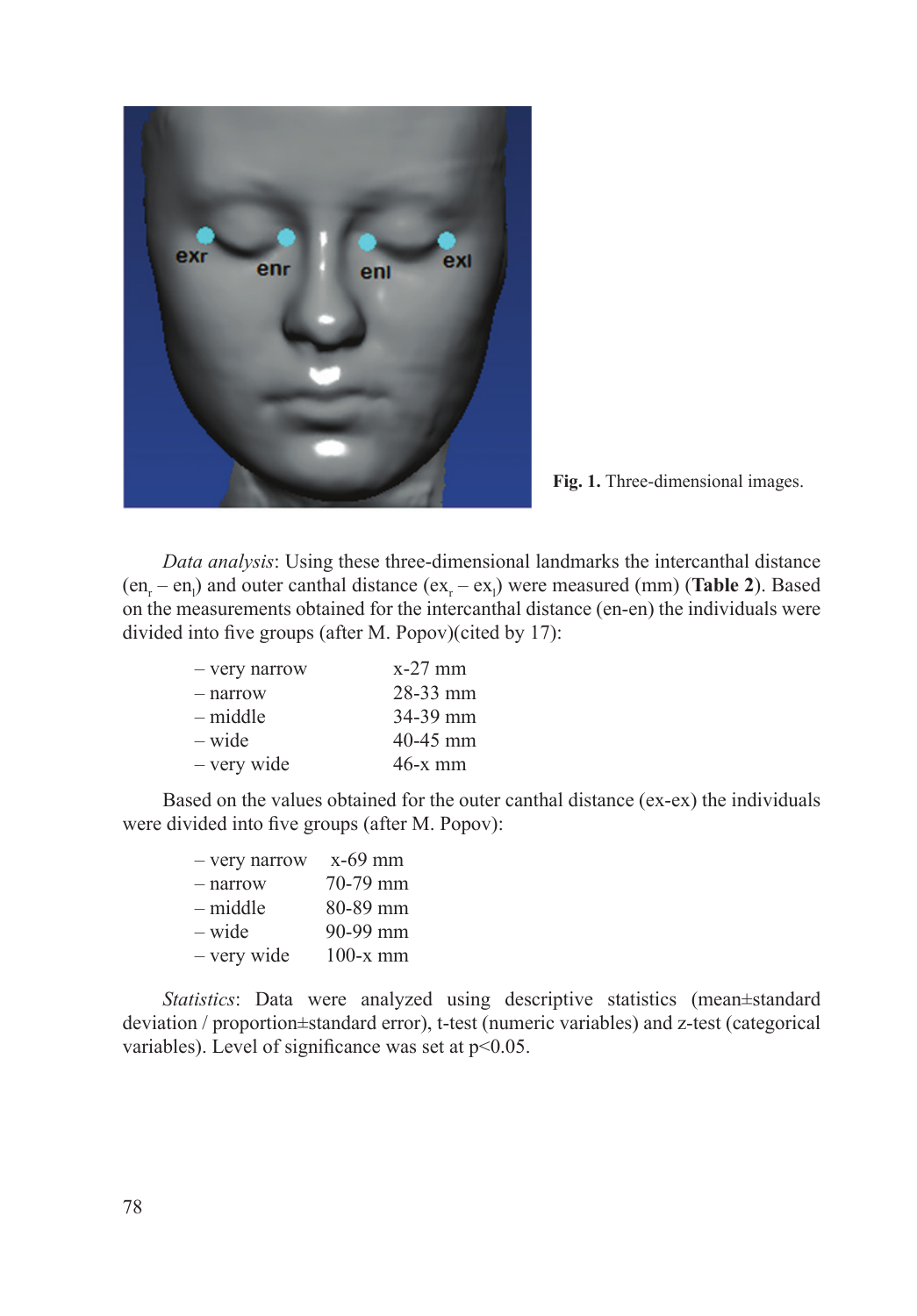**Table 2.** Description of the measurements

| <b>Measurements</b>                 | Description                                                                                                |
|-------------------------------------|------------------------------------------------------------------------------------------------------------|
| Intercanthal distance $(en_r-en_l)$ | The linear distance between the two points endocanthion – right and left                                   |
|                                     | Outer canthal distance $(ex, -ex)$ The linear distance between the two points exocanthion – right and left |

# Results

The results of the categorization in the outer canthal and intercanthal distance for males and females are shown in **Tables 3-5**.

In the intercanthal distancemost of the males fell in the categories middle and narrow (54.3%and 41,3%, respectively). In the category wide intercanthal distancemales appeared in small percentage (4.3%). No individuals fell in the categories very narrow and very wide intercanthal distance. Most of the females were in the categories narrow (53.1%) and middle (44,9%).Only 2,0% of the females fell in the category wide and none in the categories very narrow and very wide. No statistically significant difference in the categories was found between males and females ( $p$  > 0.05).

The results from the categorization of the outer canthal distance in males showed that most of them fell into the categories wide and very wide (52.2% and 45.7%, respectively). The percentage of subjects in the category middle was small (2,0%), and no subjects were found in the categories narrow and very narrow.

In the females most of the subjects were in the category wide (75,5%). In the categories middle and very widethe females appeared in close percentages (14,3% and 10,2%, respectively). No subjects fell in the categories narrow and very narrow. Statistically significant differences between both sexes were found in three of the categories – middle, wide, and very wide  $(p<0.05)$ .

| Variable (mm)                         | <b>Sex</b> | Mean  | <b>SD</b> | Min   | <b>Max</b> | <b>Statistical significance</b> |
|---------------------------------------|------------|-------|-----------|-------|------------|---------------------------------|
| Intercanthal distance<br>$en$ -en     | males      | 34,14 | 3,17      | 27,57 | 41,69      | p > 0.05                        |
|                                       | females    | 33,59 | 2,74      | 27,72 | 40.48      |                                 |
| Outer canthal distance<br>$ex_r-ex_1$ | males      | 98,85 | 5,00      | 89,05 | 113,72     | p<0.001                         |
|                                       | females    | 94,59 | 4,04      | 84,32 | 103,54     |                                 |

**Table 3.** Linear measurements in the orbital region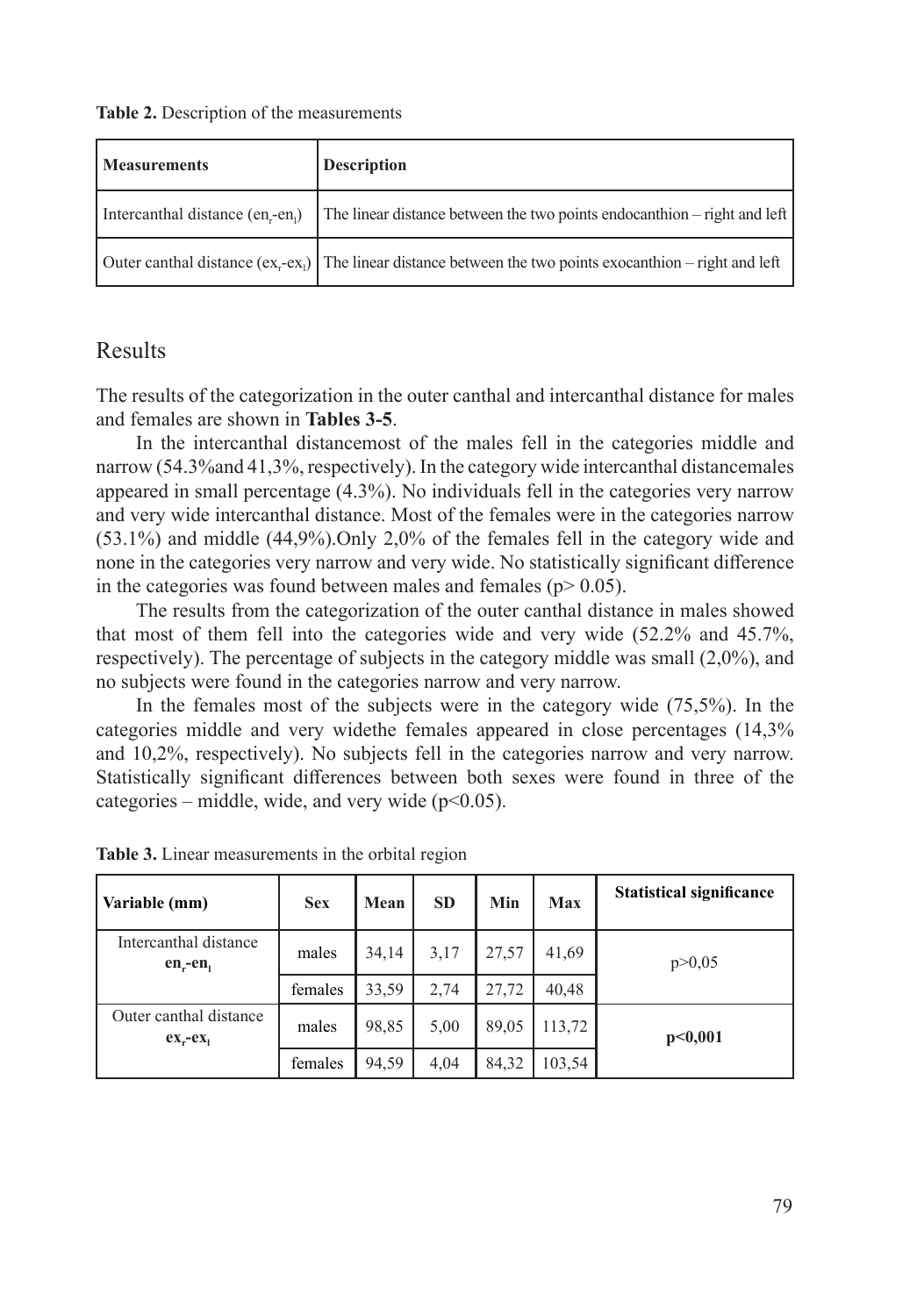| <b>Categories</b> | Males % | <b>Females</b> % |          |
|-------------------|---------|------------------|----------|
| very narrow       |         |                  | p > 0,05 |
| narrow            | 41,3    | 53,1             | p > 0,05 |
| middle            | 54,3    | 44.9             | p > 0,05 |
| wide              | 4,3     |                  | p > 0,05 |
| very wide         |         |                  | p > 0.05 |

**Table 4.** Intercanthal distance (enr-enl). Distribution of the individuals into categories (after M. Popov)

**Table 5.** Outer canthal distance(exr-exl). Distribution of the individuals into categories (after M. Popov)

| <b>Categories</b> | Males % | <b>Females</b> % |          |
|-------------------|---------|------------------|----------|
| very narrow       |         |                  | p > 0,05 |
| narrow            |         |                  | p > 0,05 |
| middle            | 2,2     | 14.3             | p < 0,05 |
| wide              | 52.2    | 75.5             | p < 0,05 |
| very wide         | 45,7    | 10,2             | p < 0,05 |

#### Discussion

The results obtained by us in the distribution by categories showed that most of the males were with middle intercanthal distance and females with narrow. In both sexes, the subjects did not fall into the extreme categories very wide and very narrow. Most of the females presented with wide outer canthal distance, while males presented with close values for the categories wide and very wide. Statistically significant difference in the distribution by categories between sexes was found in the outer canthal distance.

To validate the three-dimensional (3D) laser scanning system in recording the facial morphology, the results of our study were compared with the results of a national study (17) including adult individuals of Bulgarian origin, aged between 30 and 40 years. The validation was performed in three aspects including accuracy, precision and reliability.

In the intercanthal distance in both studies most of the males fall into the category middle, 54.3% and 56.7% respectively. In the category narrow males appear in close percentages (41.3% and 35.4%, respectively). The percentage of males in the category wide is low  $-4.3\%$  in our study and 5.7% in the control study. In both studies, no males fall into the category very wide.The highest percentage of males and females fell into the categories narrow and middle intercanthal distance. The females are in high percentage in the category narrow  $-53.1\%$  in our study and 49.0% in the control study. In the category middle intercanthal distance the percentages of the females were 44.9% and 44.7%, respectively. In the category wide intercanthal distance the percentage of females was very low in both studies (2.0% and 1.6%, respectively). In both studies, no females fell in the category very wide intercanthal distance and 4.7% of females from the previous study fell into the category very narrow.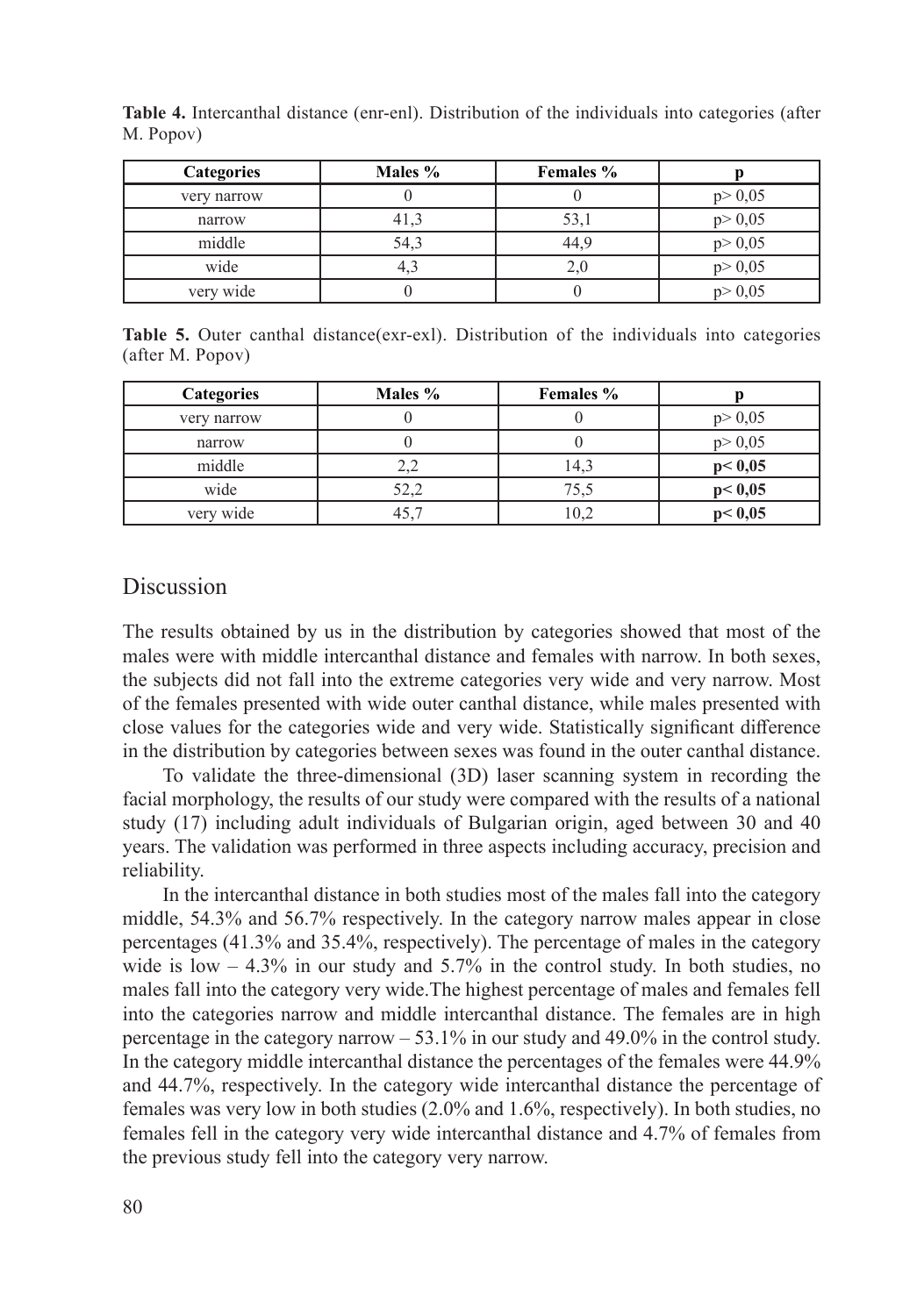In the outer canthal distance in both studies, the most of the males fall into two of the categories – wide and very wide. In the category very wideouter canthal distance the percentage of males in our study is 45.7%, and 43.4% in the control study. In the category wideouter canthal distance males appear equally in both studies  $-52.2\%$ . The percentage of males in the category middle outer canthal distance is very low -2.2% in our and 4% in the control study. In both studies no subjects are found in the categories very narrow and narrow. In the females most of subjects in both studies fall into the category wide outer canthal distance – 75.5% in our study and 65.4% in the control study. In the categories middle and very wide intercanthal distance, the percentages of females are lower in both studies. In the category of middle outer canthal distance the females appear in 14.3% in our study and in 18.1% in the control one, and in the category very wide in 10.2% and 16.2%, respectively. In both studies, no females fall into the category very narrow, while in the category narrow, no subjects are found in our study and only 0.2% of the subjects in the control study.

#### Conclusion

The categorization in the outer canthal distance shows that most of the males and females are with wide outer canthal distance. In terms of intercanthal distance most of the males fall in the category middle, and females in the category narrow. Sexual dimorphism is found only in the outer canthal distance. The results of the categorization are similar with the literature data for both sexes suggesting that the 3D laser scanning system is accurate, precise, and reliable to record the facial morphology for both clinic and research purposes.

#### R e f e r e n c e s

- **1. Abdel-Rahman, R. H., S. G. Amr, A. A. Khalil.** Sexual Dimorphism of Anthropometric Measurements of Periorbital Soft Tissues in a Sample of Egyptian Adults. – Mansoura J. Forens. Med. Clin. Toxicol., **27**(1), 2019, 13-25.
- **2. Bozkir, M. G., P. Karakaş, O. Oĝuz.** Measurements of soft tissue orbits in Turkish young adults. – Surg. Radiol.Anat., **25**(1), 2003, 54-57.
- **3. Celebi, A. A., C. H. Kau, F. Femiano, L. Bucci, P. Perillo.** A three-dimensional anthropometric evaluation of facial morphology. – J Craniofac. Surg., **29**(2), 2018, 304-308.
- **4. Hayat, N., S. Alkhairy, A. Cheema, M. Ehsan, M. A. Khan.** Normal interpupillary, inner canthal distance and outer canthal distance in a normal population of Pakistan. – Pak. J. Med. Sci., **35(1)**, 2019, 50-54.
- **5. Jayaratne, Y. S., C. K. Deutsch, R. A. Zwahlen.** Normative findings for periocular anthropometric measurements among Chinese young adults in Hong Kong. – Biomed. Res. Int., 821428, 2013.
- **6. Madjarova, L. M., M. M.Madzharov, L. G. Farkas, M. J. Katic.** Anthropometry of soft tissue orbits in Bulgarian newborns: norms for incanthal and bicular widths and length of palpebral fissures in 100 boys and 100 girls. – Cleft Palate-Craniofac. J. **36,** 1999, 123-126.
- **7. Nacheva, A., J. Zhecheva, I. Yankova, Z. Filcheva, Z. Mitova, Y. Yordanov.** Physical development of Children and Youths in Bulgaria on the Borderline between  $20<sup>th</sup>$  and  $21<sup>st</sup>$ century. Sofia, Prof. Marin Drinov Academic Publishing House, 2012.[in Bulgarian]